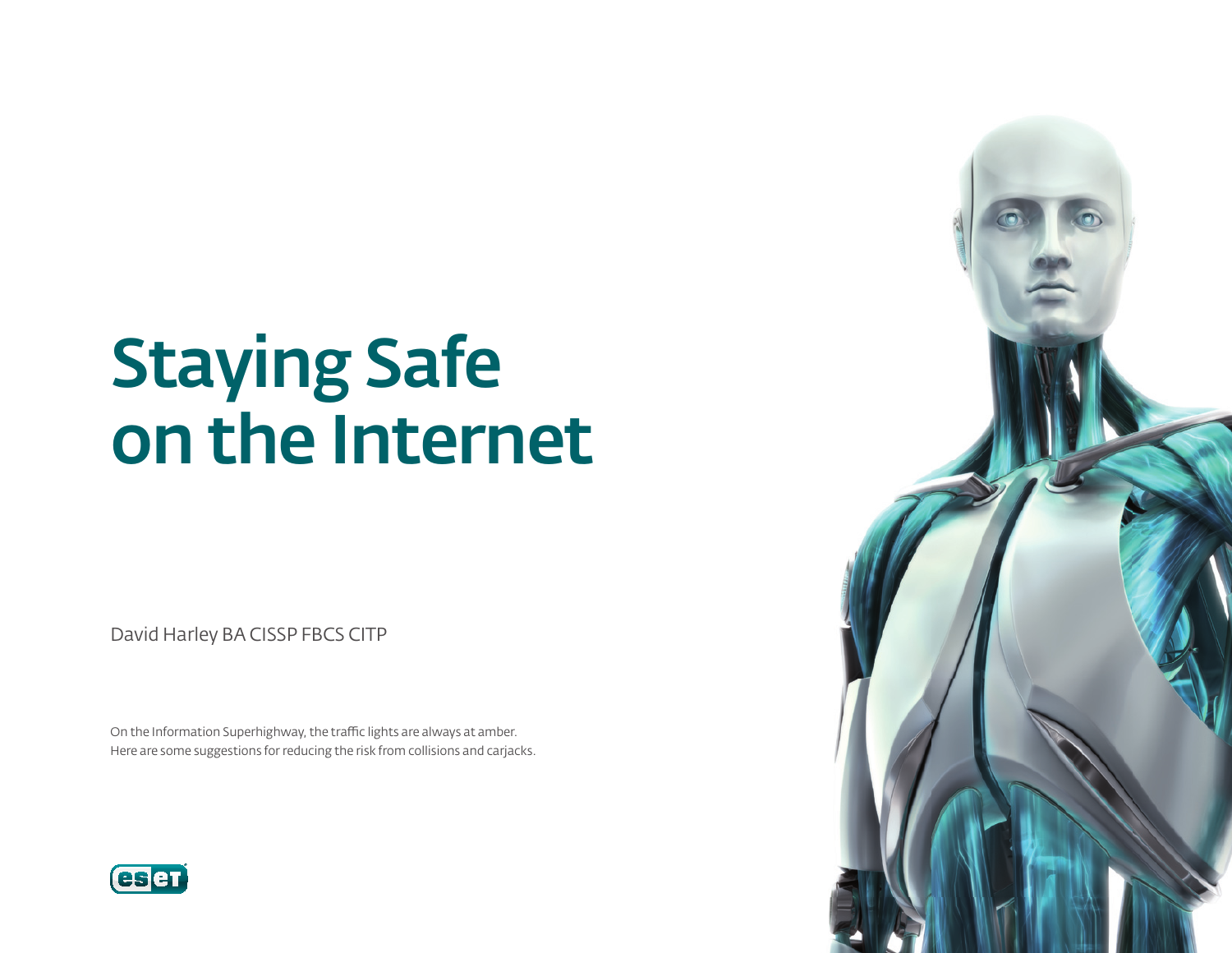# Table of Contents

| <b>Introduction</b>                 | 3 |
|-------------------------------------|---|
| <b>Avoiding Malware</b>             | 3 |
| <b>Anti-Social Networks</b>         | 3 |
| <b>Maintaining a Healthy System</b> | 4 |
| <b>Protecting Your Passwords</b>    | 4 |
| (Don't Be) Burned on a Wire         | 4 |
| <b>Backups Not Crackups</b>         | 4 |
| Don't Be Phish-Phingered            | 5 |
| <b>Please Adjust Your Mindset</b>   | 5 |
| <b>ESET Resources</b>               | 6 |
| <b>Other Resources</b>              | 6 |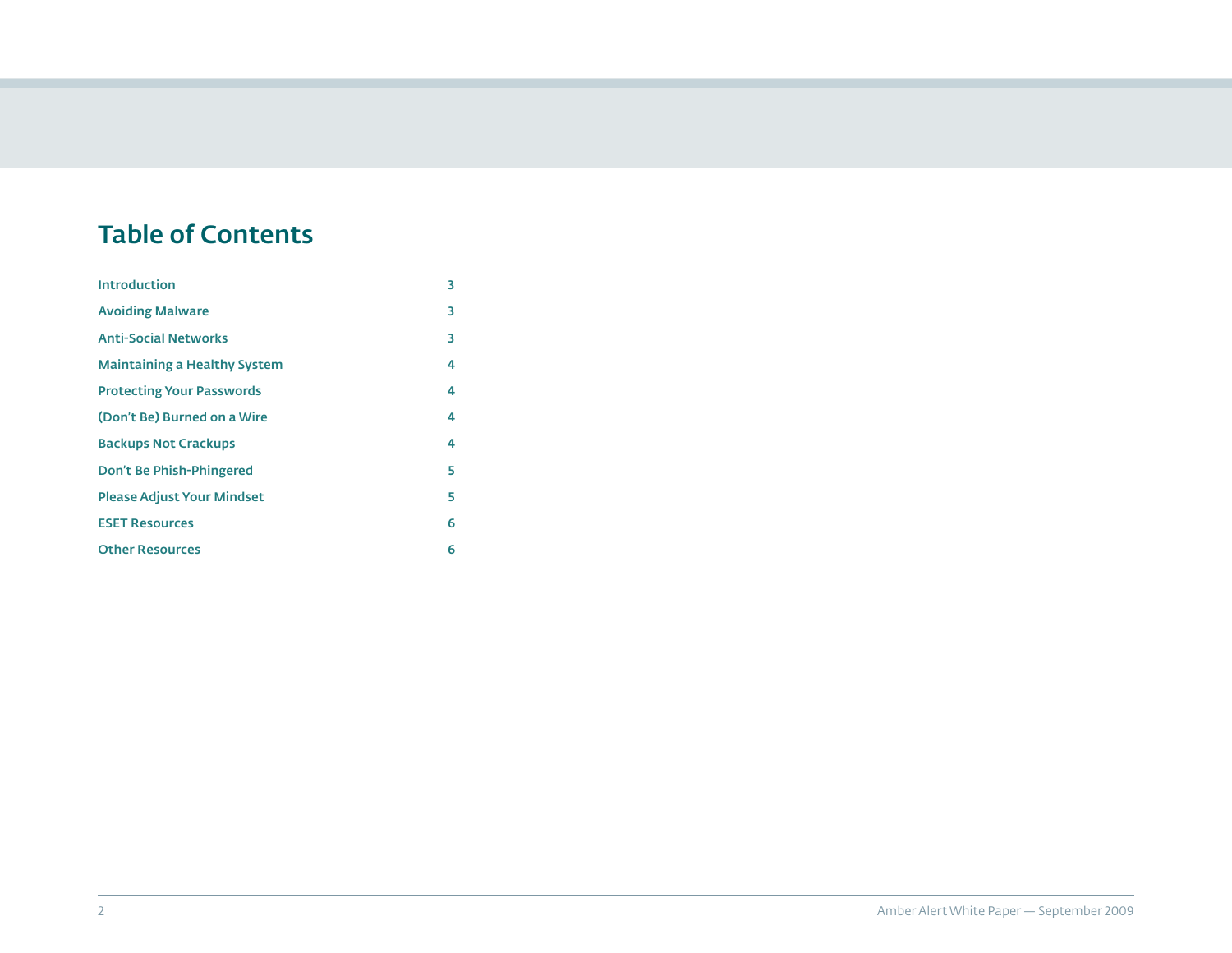#### <span id="page-2-0"></span>Introduction

The traffic lights are always at amber on the Internet, because there are always risks, so here are some tips for reducing your exposure to attacks from cybercriminals. Of course, I can't cover all bases in a short document for every kind of cybercrime, not to mention the more traditional crimes committed via computer systems and networks. So we plan on a series of supplementary documents on "Staying Safe on the Internet", each of which will cover just one risk area in more depth.

#### Avoiding Malware

Well, you'd expect ESET to start here.... Make sure that your security software is updated regularly and automatically, but don't assume it will protect you from everything, and don't rely purely on antivirus software: multiple threats need multilayered protection like a full-blown security suite. (We can suggest a good one!) Keeping programs patched and updated also reduces the risks from "zero-day" attacks. Be suspicious of program files and Web links from any unexpected source, and be aware that even Microsoft Office documents, PDFs, image files and so on can sometimes conceal unpleasant surprises. Watch out also for fake anti-malware packages that detect imaginary viruses and spyware and are intended purely to cheat you out of your money.

#### Anti-Social Networks

Compressed URLs that use services like tinyURL.com, bit.ly and tr.im are convenient in tweets and texts and even in email, but they're very commonly used to disguise malicious Web sites with links to malware or to fake login screens. Treat very short URLs with suspicion. While we like to think that our Web pages are pretty secure, we prefer to use services that allow us to force you to view a preview of the real target URL before opening it. You can set an option on TinyURL's page in your own browser that does the same thing. "Web 2.0" sites are often fun but subject to worm attacks like Koobface, spam, and denial of service attacks.

Be careful not to post sensitive personal data on social network sites like LinkedIn, Facebook and Myspace: while such sites are getting better at restricting access to your profile, some of them have a long way to go, and you'd be surprised at what damage the bad guys can do with information you wouldn't think of as important. Take a birthday from one site, your home address from another, and some clever guesswork, and your identity could be as good as gone.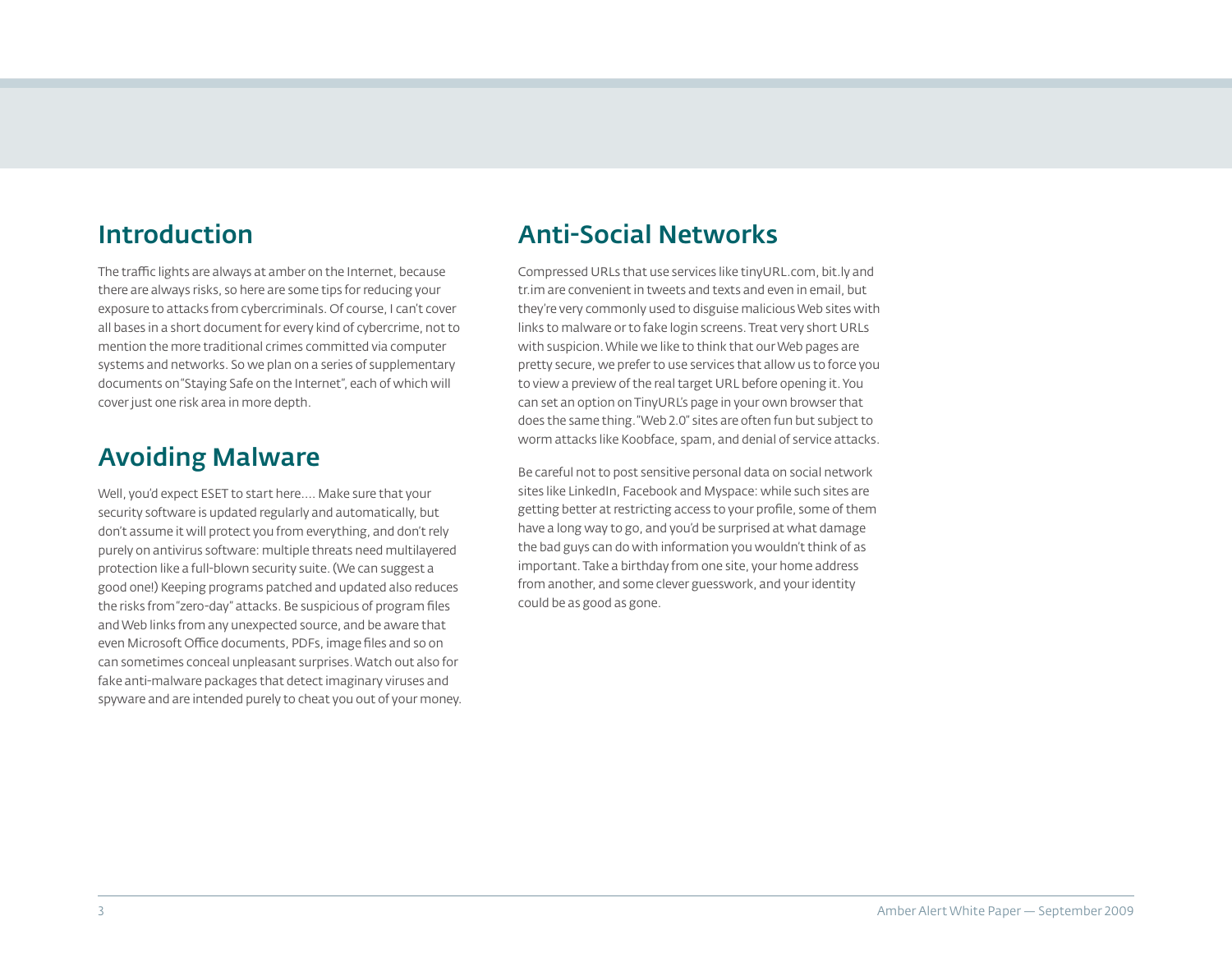## <span id="page-3-0"></span>Maintaining a Healthy System

Keep your system and applications updated: make use of Windows Update and similar mechanisms for automatic updating, where possible. And while there are plenty of malicious sites that use drive-by browser exploits, don't forget that a lot of current malware reaches its target via PDFs, Microsoft Office documents and so on. So you need to keep applications like Adobe Reader and Office up-to-date with patches, as well as system updates. Don't use an administrative account for day-to-day work and play: using a profile that doesn't have administrator privileges is likely to restrict the amount of damage an attacker or malware can do if it does get access to your system

#### Protecting Your Passwords

Change your passwords frequently: painful though most of us find this, it does limit the extent to which your systems are exposed if something does get through. Use different passwords for different accounts and resources, so that if one does leak, it doesn't mean that an attacker has access to everything you own and every service you access. Use strong passwords or passphrases — a combination of upper- and lower-case letters, numbers, and other characters. Don't use passphrases that are easily guessed, and don't make silly mistakes like writing down passwords where they can easily be found, like on a Post-it attached to an encrypted USB drive.

#### (Don't Be) Burned on a Wire

Create a specific user profile without administrator rights for surfing from public hotspots, and avoid connecting to Web sites that involve the transfer of sensitive information, such as online banking. If you must access Webmail, use HTTPS. Even your home wireless network might be open to interception of your data by "Man in the Middle" attacks. WEP encryption, as used on many Wi-Fi networks, is weak and easy to crack: later protocols (WPA and WPA2) are better, but you shouldn't assume that they'll protect you from all kinds of attacks: wireless networks are intrinsically less secure. Avoid file/folder sharing and weak passwords for network shares.

#### Backups Not Crackups

Don't just back up to another folder or partition or even a second disk: hard disks don't last forever, and what if your PC is stolen or you have a fire? You may not think of your data as valuable till you lose it altogether. Do what professional system administrators do and keep backups "off-site." If you have a laptop that you take around with you, keep backing up so that if it's stolen or damaged, you won't have lost all that information (though you should still change passwords straightaway). Use system passwords so that it's more difficult for a thief to access your systems, and encrypt backed-up sensitive data that other people might have access to.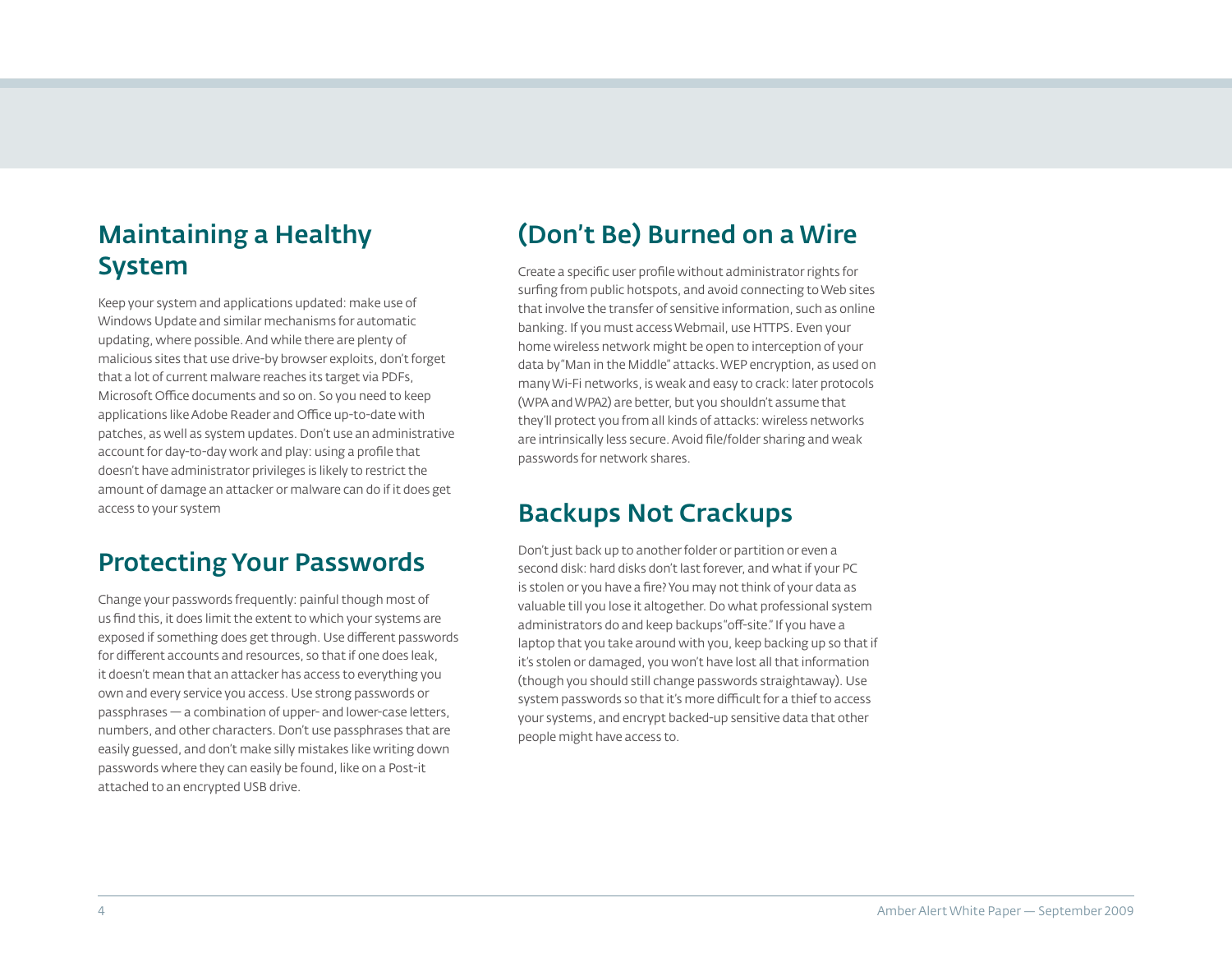# <span id="page-4-0"></span>Don't Be Phish-Phingered

Phishing is not restricted to banks: crooks can make money out of all sorts of unexpected areas, like online gaming. Your bank should know your name: distrust all messages that aren't personalized, and check that Web links are to authentic sites.

#### Please Adjust Your Mindset

While following these guidelines will reduce your risks, you have another secret weapon: your own common sense. It's not just the settings on your computer that can save you from the hacker's grasp, but your own ability to think twice and not take things at face value. The most common Internet attack is social engineering, where the victim is manipulated into taking risks because he is insufficiently cautious about believing everything he's told. "Trust but verify": even messages from a trusted friend can be deceptive. It's all too easy to spoof (impersonate) an email address or Web site.

Let's be careful out there!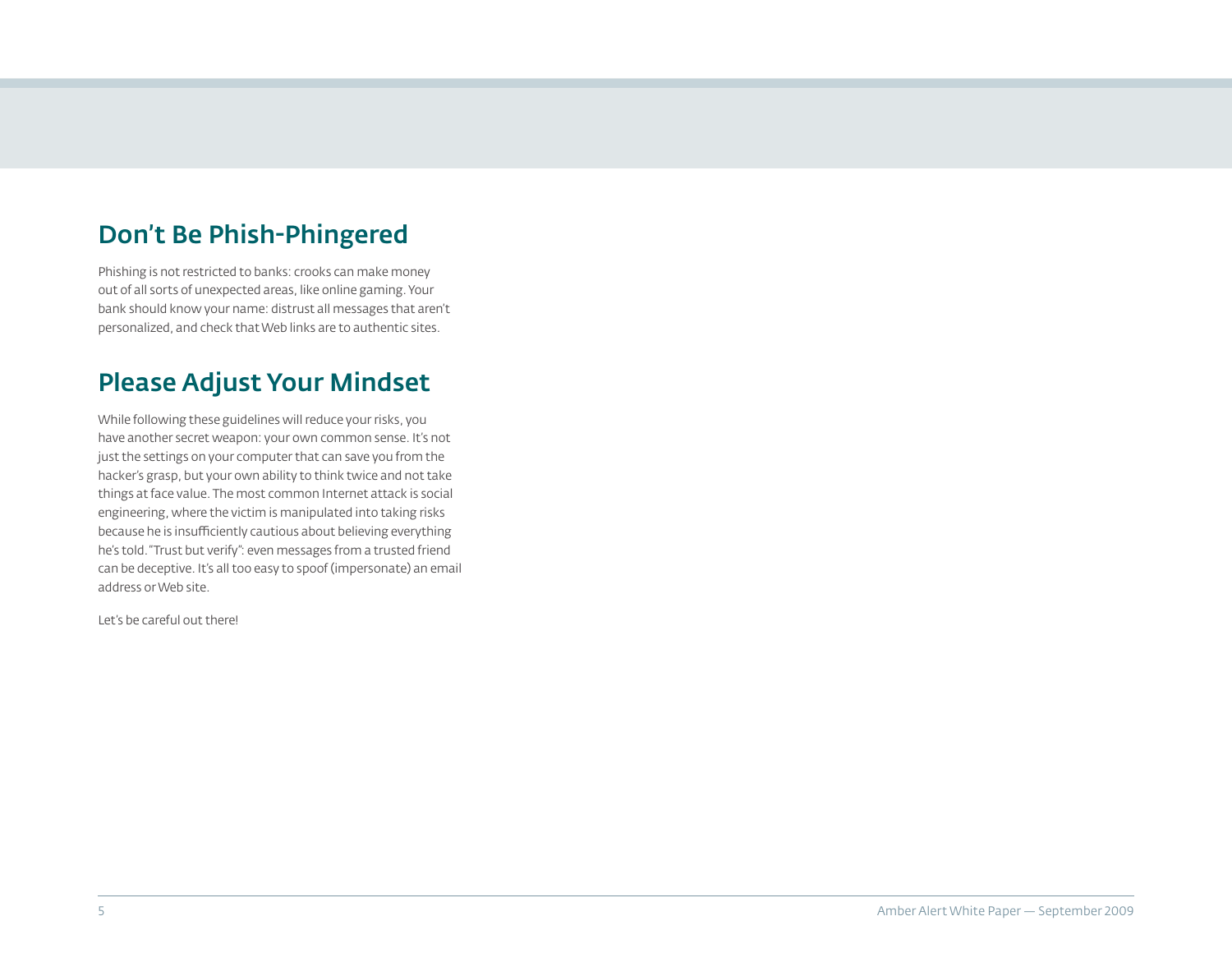#### <span id="page-5-0"></span>ESET Resources

- ESET Threatblog (TinyURL with preview enabled): http://preview.tinyurl.com/esetblog
- ESET Threatblog notifications on Twitter: http://twitter.com/esetresearch
- ESET White Papers Page: http://www.eset.com/download/whitepapers.php

#### Other Resources

● "Securing Our eCity": http://www.securingourecity.org/